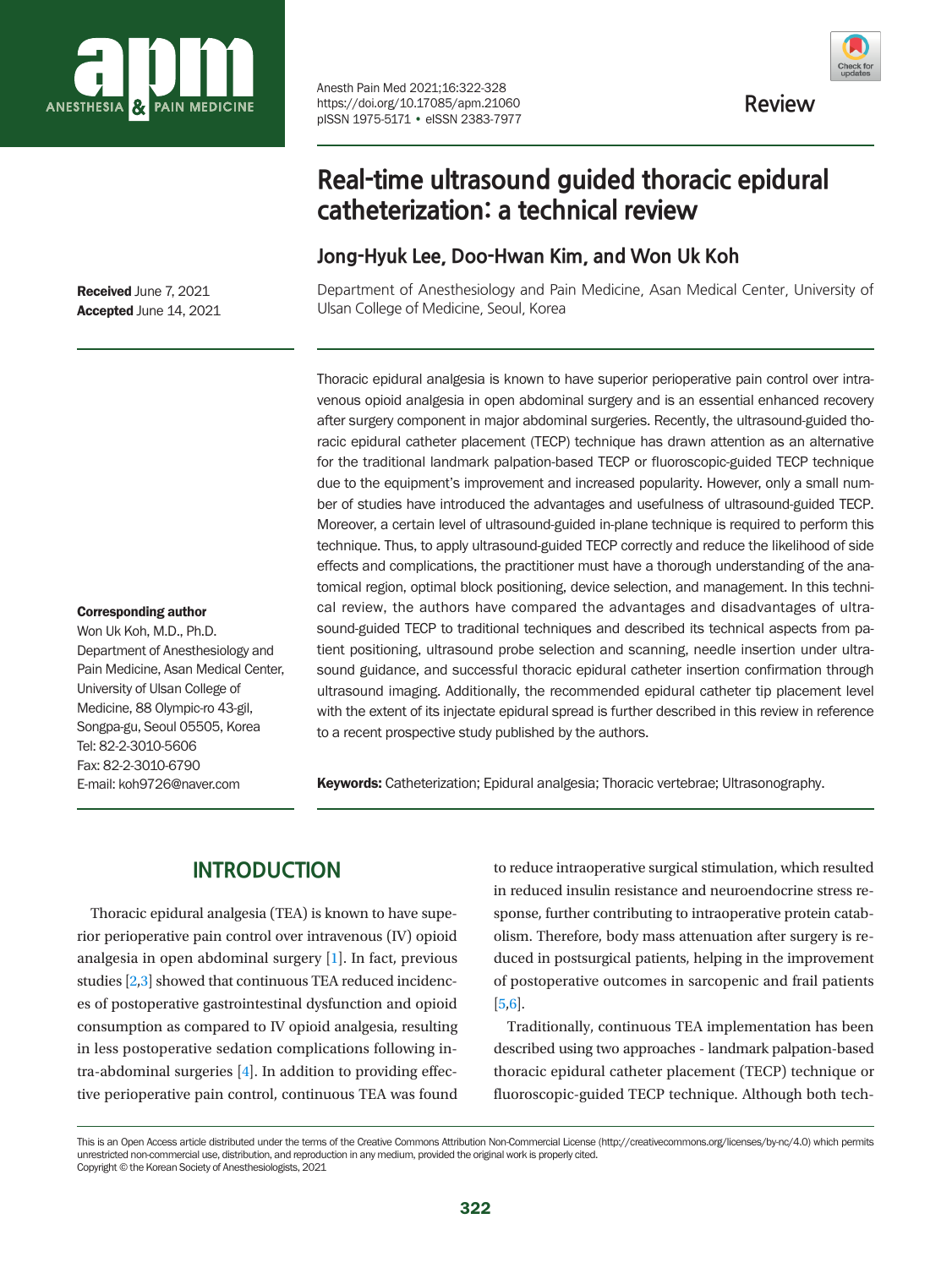niques have been widely accepted and used for a long time in clinical practice, they also have well-known drawbacks. Landmark palpation-based TECP, in particular, is associated with a relatively high failure rate (12–40%) [\[7](#page-5-6)[,8\]](#page-5-3). On the other hand, fluoroscopic-guided TECP has a higher success rate than the former since it can accurately identify anatomical structures and epidural spaces using imaging devices [\[9\]](#page-6-0); however, due to the difficulty of using fluoroscopy in daily clinical practice and the burden of radiation exposure, its practical use is limited [\[10\]](#page-6-1).

Recently, the ultrasound-guided TECP technique has drawn attention with the equipment's improvement and increasing popularity [\[11](#page-6-2),[12](#page-6-0)]. Despite this, only a small number of studies have introduced the advantages and usefulness of the technique [[8](#page-5-3)[,13](#page-6-3)[,14\]](#page-6-1). Thus, in this technical review, the authors investigated the advantages of the ultrasound-guided TECP technique as compared to the other two. Thereafter, the technique's application for enhanced recovery after surgery in major surgeries was described based on the author's clinical experience.

## **COMPARISON WITH OTHER TECHNICAL APPROACHES FOR THORACIC EPIDURAL CATHETER PLACEMENT**

The ultrasound-guided thoracic epidural approach provides further information on the spinal anatomical structure as compared to the landmark palpation-based technique. Utilizing ultrasound imaging of the spine before the neuraxial procedure will allow the preprocedural determination of the spinal level and depth up to the ligamentum flavum and posterior dura, as well as identify the anatomical abnormality, thus increasing its success rate  $[15-17]$  $[15-17]$ . A previous study by Salman et al has assessed the accuracy of preprocedural ultrasound scanning of the thoracic spine to measure the depth to the epidural space and determine the optimal puncture site for epidural needle placement of the thoracic spine. The authors found a good correlation of the distance to the epidural space between the ultrasound guided estimation and actual needle distance in total 33 study patients, demonstrating a Pearson correlation coefficient of 0.75 [\[17\]](#page-6-5). Additional advantages of this technique is that, it can further be applied to patients with significant degenerative spinal changes or had previously undergone spinal surgeries, wherein procedure performance and success rate are improved, as long as there is sufficient space for the needle to pass [\[16](#page-6-6)]. Furthermore, by using the real-time ultrasound-guided technique, the practicing physician can also monitor the target point location (ligamentum flavum or posterior epidural space) and epidural needle tip position in real time.

However, compared to the landmark palpation-based technique and preprocedural ultrasound imaging technique, a certain level of ultrasound-guided in-plane technique is required for real-time ultrasound-guided approach. Thus, sufficient experience and operation ability for ultrasound procedures is needed. Additionally, it is not easy to determine loss of resistance (LOR) with only one hand, while holding the probe with the other. Therefore, when it is visually confirmed that the epidural needle has touched the ligamentum flavum or upper end of the lamina, further entry and confirmation of the needle tip in the epidural space with LOR may be accomplished using the traditional blind technique. If any air enters the field during the procedure, an adequate image cannot be obtained, and thus saline should be used rather than air for LOR confirmation. Further technical descriptions are provided in the next section.

The greatest advantage of ultrasound-guided TECP as compared to fluoroscopy-guided TECP is that it avoids the burden of radiation exposure, which is a significant benefit for both patients and practicing physicians. Owing to the compact features of many modern ultrasound equipment, this becomes more feasible compared to the relatively bulky fluoroscopic machine, which is a spatial advantage in operation and anesthetic theaters with limited spaces. Another advantage is that the procedure is possible in any position, except in the supine position.

However, the disadvantage of the real-time ultrasoundguided technique over fluoroscopic-guided TECP is the difficulty in observing the catheter tip and drug epidural spread. Although visual confirmation of epidural lumbar spine catheterization and the posterior epidural spread of local anesthetics can be done by downshifting of the dura even in the ultrasound-guided technique, this differs at the thoracic level since the interlaminar space width varies from individual to individual, wherein the posterior dura is often not visible. Thus, in some cases, the catheter tip may exit through the transvertebral foramen, which may not be noticed until the patient's dermatome is checked postoperatively and is mainly due to different viewing directions performed intraoperatively (fluoroscopic-guided TECP, anteroposterior view; ultrasound-guided technique, sagittal view). Another disadvantage is the difficulty in performing the procedure again at the same spinal level should a small amount of air enter and distort the ultrasound view.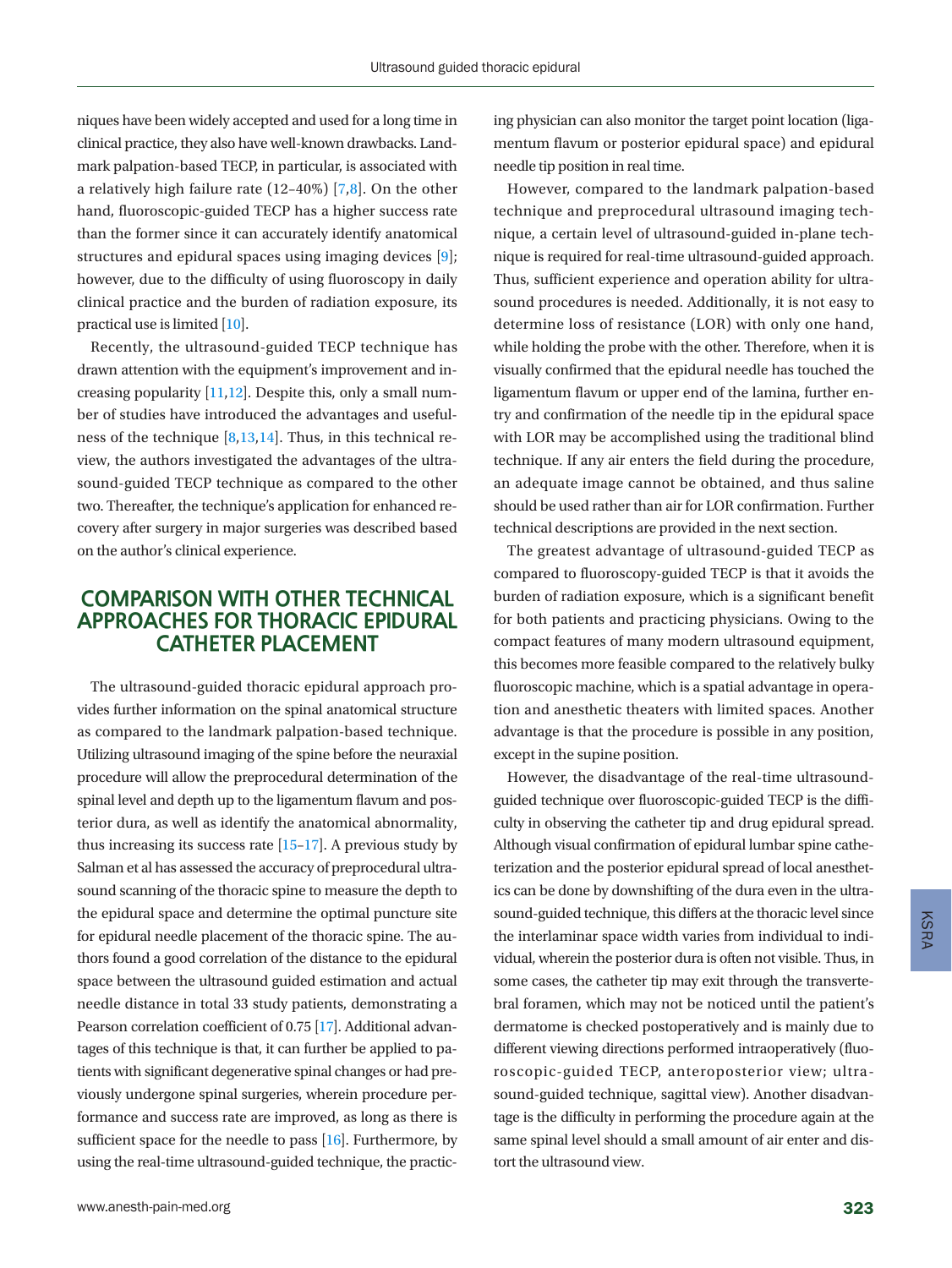### **TECHNICAL DESCRIPTION OF REAL-TIME ULTRASOUND-GUIDED THORACIC EPIDURAL CATHETER PLACEMENT**

Real-time ultrasound-guided TECP can be performed in either prone, lateral, or sitting positions. However, without the aid of a positioning device or assistant, it can be difficult to maintain a fixed patient position while sitting. Therefore, the authors perform TECP in either the prone or lateral position, with more preference towards the prone position approach.

After entering the operation theater or preinduction room, basic monitors, including pulse oximetry, noninvasive blood pressure monitoring, and electrocardiogram, are applied to the patient. Following this IV access is performed, wherein a small amount of midazolam may be injected for patient comfort, but the procedure is generally performed without sedation. The patient is then placed in the prone position with a pillow under the upper abdomen to widen the interlaminar space. Traditionally, the interlaminar space between T6 and T8 has been recommended as a target space for epidural catheterization in patients undergoing upper abdominal surgery [\[18](#page-6-7)]. However, based on the clinical experience of two physicians (LJH and KDH) who have done this procedure at several different levels for more than two years, the T10–T11 interlaminar space is selected as the preferred target in our institute for real-time ultrasound guided TECP in order to place the catheter tip in the T9 vertebral level. The evidence for selecting the target level of the catheter tip is further described in the next section of the current article [12].

Before skin disinfection of the treatment area, an ultrasound prescan of the procedure area is done to check the target interlaminar space in the following order:

First, a high-frequency linear ultrasound probe is selected and placed in the longitudinal sagittal plane over the thoracic spinal column. In young children, the spinal column can be penetrated in part by ultrasound, and all or most parts of the relevant anatomical structures (spaces between the spinal processes, vertebral discs, ligamentum flavum, dura mater, intrathecal space, spinal cord, nerve roots, and nerve fibers) can be clearly distinguished using the linear probe [\[19](#page-6-8)]. In adults, a curved convex ultrasound probe is widely used in most of the previous reports when an epidural catheter is inserted under ultrasound guidance, especially in the lumbar regions [\[20](#page-6-9)[–22\]](#page-6-10). However, when performing ultrasound-guided TECP, both linear and curved probes may be

used. Since the thoracic spines are dorsally convex at shallow depths as compared the lumbar level spines, a linear probe is sufficient to identify the main object around the epidural space in majority of cases, unless the patient is very obese. This is supported by Pak and Gulati's previous study [13], which performed thoracic epidural catheterization in a similar manner, determining the mean parasagittal distance from the skin to the epidural space was  $5.2 \pm 1.1$  cm. Aside from this, it is also helpful to use a linear probe when accurately checking the needle tips in real time is essential.

After confirming the level of the spine desired by the operator, the probe is placed on the midline to observe the spinous process [\(Fig. 1A-5, 6](#page-3-0)). This authors use the method of rib counting upwards after finding the 12th rib to check the level. Then, by sliding the probe in the laretal direction, the corresponding laminae can be confirmed [\(Fig. 1B-5, 6](#page-3-0)) In this state, the probe laterally tilts to obtain the paramedian sagittal oblique view. However, if tilting is insufficient or the intetlaminar space is too narrow, the superior articular process of the inferior vertebrae between the laminae may be seen ([Fig. 1C-5, 6](#page-3-0)). At the lumbar level, an epidural needle can be advanced in this state, but at the thoracic level which has narrower interlaminar spaces, the operator can slightly tilt the probe laterally, making it possible to secure a paramedian sagittal oblique view with a wider interlaminar space ([Fig. 1D-5, 6](#page-3-0)).

Consequently, the posterior complex (the ligamentum flavum and posterior dura) is observed as a linear hyperechoic structure between the laminae ([Fig. 1D-5, 6](#page-3-0)), and the intrathecal space and spinal cord (anechoic), as well as the alternative complex (hyperechoic), can be visualized in this view. Moreover, the cephalad end of the probe can be further pivoted medially to decrease the laminal height at the level below [\(Fig. 1E-5, 6](#page-3-0)).

After checking the target interlaminar space through the ultrasound prescan, the patient's skin is marked and disinfected to sterilize the procedure area. After local infiltration with 2% lidocaine at the intended needle entry site, an 18-gauge Tuohy needle is inserted from the caudal end of the probe and advanced with in-plane view under real-time ultrasound guidance until the needle tip reaches the posterior complex in the target interlaminar space [\(Fig. 2](#page-4-0)). Needle-beam alignment can be maintained by advancing the needle in a similar lateral-to-medial trajectory. Furthermore, the probe and beam position should be held in constant to keep the target in view, in which the needle trajectory can be adjusted to keep the epidural needle visualized until the tip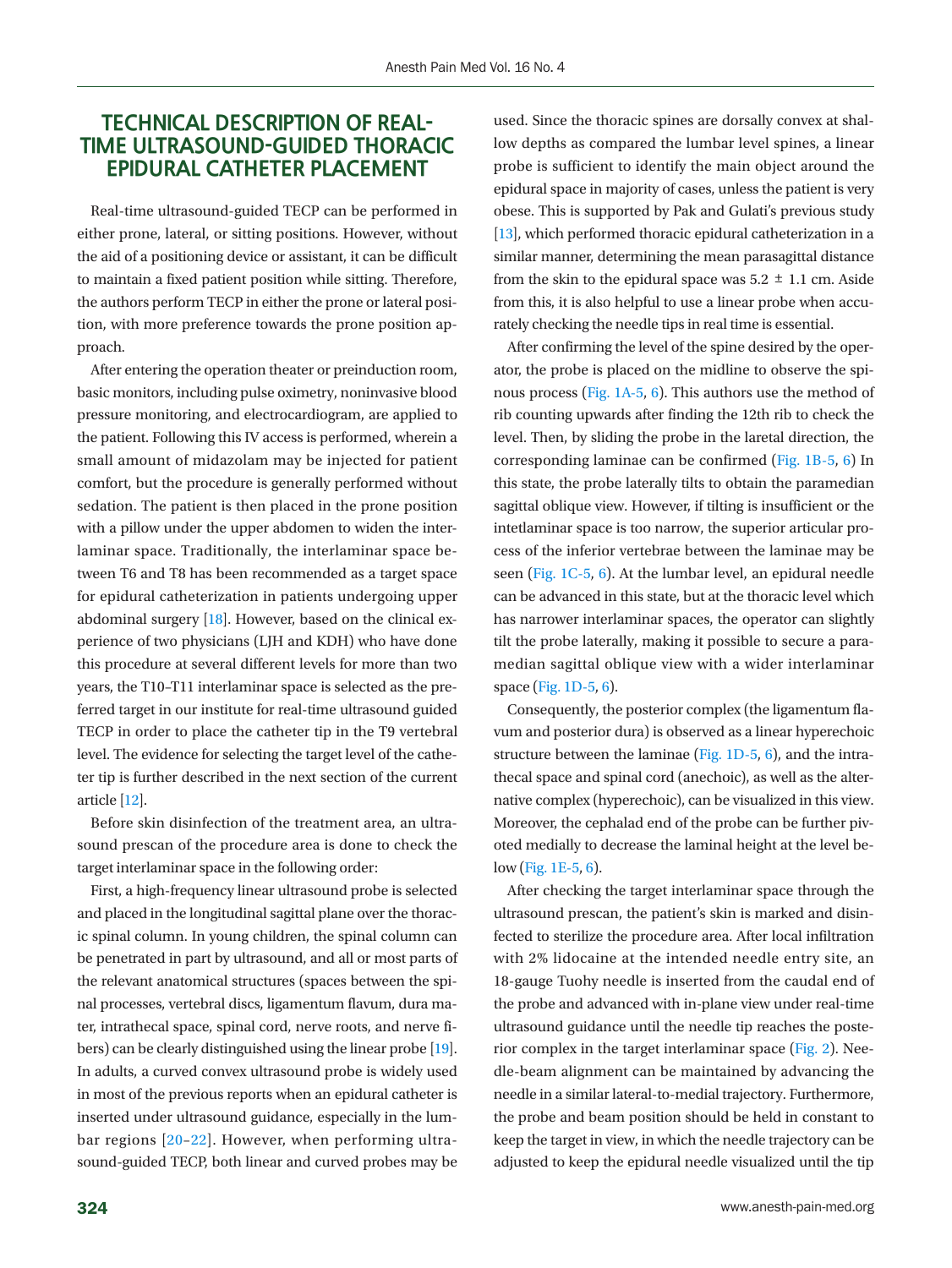<span id="page-3-0"></span>

Fig. 1. Location of the ultrasound probe and the corresponding ultrasound views and its movements to obtain proper ultrasound views. (A) The probe positioned in midline to identify the spinous process (SP) of target spine level. (B) The probe moves laterally from the SP to obtain corresponding Laminae (L). (C) The probe laterally tilts to obtain the paramedian sagittal oblique view. L resembling wave-like structures and superior articular process (SAP) of inferior vertebrae between the L are seen in this view. (D) The probe slightly laterally tilts to obtain the paramedian sagittal oblique view. The ligamentum flavum (LF) and posterior dura of the posterior complex (PC) are seen as linear hyperechoic structures between the L in this paramedian sagittal oblique view. If the interlaminar space is wide enough, anterior complex (AC) may be seen. (E) A decrease in the height of L of the inferior vertebral body as compared to that in the paramedian sagittal oblique view is observed when the cephalad end of the probe is pivoted medially. (1) Position of probe and surface anatomy of the posterior thoracic level: posterior aspect view. (2) Position of probe for image 1 on the artificial spine model. (3) Position of probe and surface anatomy of the posterior thoracic level: inferior aspect view. (4) Position of probe for image 3 on the artificial spine model. (5) Ultrasound image of linear probe. (6) Ultrasound image of curved probe.

is located just in front of the posterior complex. If the needle tip is not visible, tilting the probe to the medial and lateral sides while shaking it slightly helps to determine its position,

which is a method described in Gnaho et al.'s study [14] for real-time ultrasound-guided epidural catheter insertion in obese parturients and can be usefully applied in other types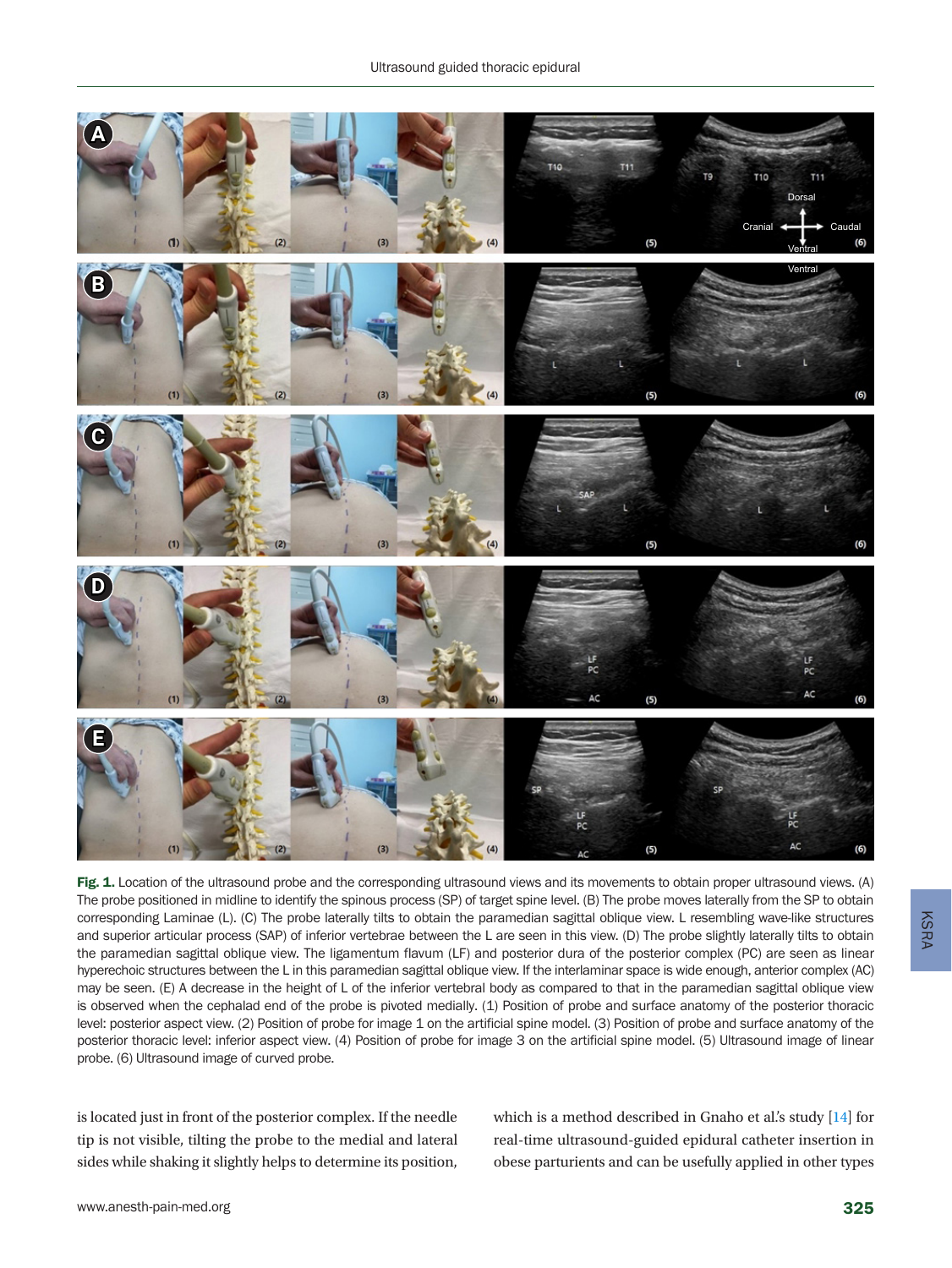<span id="page-4-0"></span>

Fig. 2. Real-time ultrasound views for needle. PC indicate the posterior complexes. The arrow and open arrow indicate the epidural needle and the needle tip, respectively. PC: posterior complex, SP: spinous process, L: laminae.

of real-time ultrasound-guided procedures. Simultaneously, the LOR also should be checked, but if it cannot be done using only one hand, this can be further checked with a blind technique using both hands with normal saline from the point after the needle tip reaches the posterior complex in the ultrasound view. At this point, the performing physician should secure the needle with the operating hand to avoid needle tip position changes and further advance in the desired direction. After needle entry confirmation into the thoracic epidural space using saline LOR, the epidural catheter is advanced through the needle such that 3–5 cm of the catheter remained in the epidural space. After epidural catheterization, a small amount of test drug or saline injection via the epidural catheter will further help to confirm its placement. If the catheter is outside the epidural space, bulging around the lamina can be observed, and if the catheter is within it, visualization of the posterior dura downward shifting in the ultrasound image can possibly be observed. In a previous study, air was used to check the LOR [13]. However, in our experience, if air is used for LOR, it may be difficult to observe the downward shifting of the posterior dura when catheterization is successful or the bulging around the lamina when it fails due to the ultrasound image artifact caused by air insertion. Moreover, it becomes difficult to retry the procedure at the same level when it is required due to this obstruction.

## **ACCURACY OF REAL-TIME ULTRASOUND GUIDED THORACIC EPIDURAL CATHETERIZATION**

Regardless of how well the catheterization is performed, if a segmental block cannot be confirmed, the practicing physician may not be confident about the epidural patient-controlled analgesia (PCA) effectiveness. Therefore, epidural spreading identification is of clinical importance. Under the ultrasound-guided technique, however, it is difficult to determine the exact degree of epidural spreading, although it is possible to determine whether an epidural spread was done. Thus, the author conducted a prospective study to determine epidural spreading by injecting a contrast agent under fluoroscopic guidance following ultrasound-guided catheterization [12].

This was recently conducted as a prospective study to identify fluoroscopic findings in patients who underwent a continuous thoracic epidural catheter using the real-time ultrasound-guided technique [12]. The average age of the 38 patients in this study was  $62.5 \pm 9.9$  years, with  $60.5\%$  of them being male. The target interlaminar level for catheter entry in the epidural space was determined at either T9–10 or T10–11, and the average time it took to mark the skin for treatment was  $49.5 \pm 13.8$  s, which took less time as compared to Auyong et al.'s [8] results that had an average time to mark spaces in 85 s and needling time of 188.5 s. The reason for this difference was that the authors omitted to perform the midline checking procedure by changing the ultrasound probe to the transverse view during the prescan, which was also done in their current study. The median time for epidural needle placement was noted to be 49 s (IQR: 39–65 s), and there were 9 (23.7%) cases of needle withdrawal with epidural needle direction changes, since the entry of the Tuohy needle into the epidural space was not successful at the first attempt, along with 2 (5.3%) cases in which the needle direction was changed more than once. Overall, the probability of successful catheter insertion at the first attempt was similar to that in a previous study by Auyong et al. [8], which was approximately 70%, and all patients in this study only underwent a single skin puncture for catheterization. The depth from the skin was mostly approximately 4 cm, but since the epidural needle entered obliquely from the skin, the mean distance between the skin and epidural space was  $5.6 \pm 0.5$  cm, which is comparable to Pak and Gulati's [13] previous results (5.2  $\pm$  1.1 cm).

After injecting contrast medium through the indwelling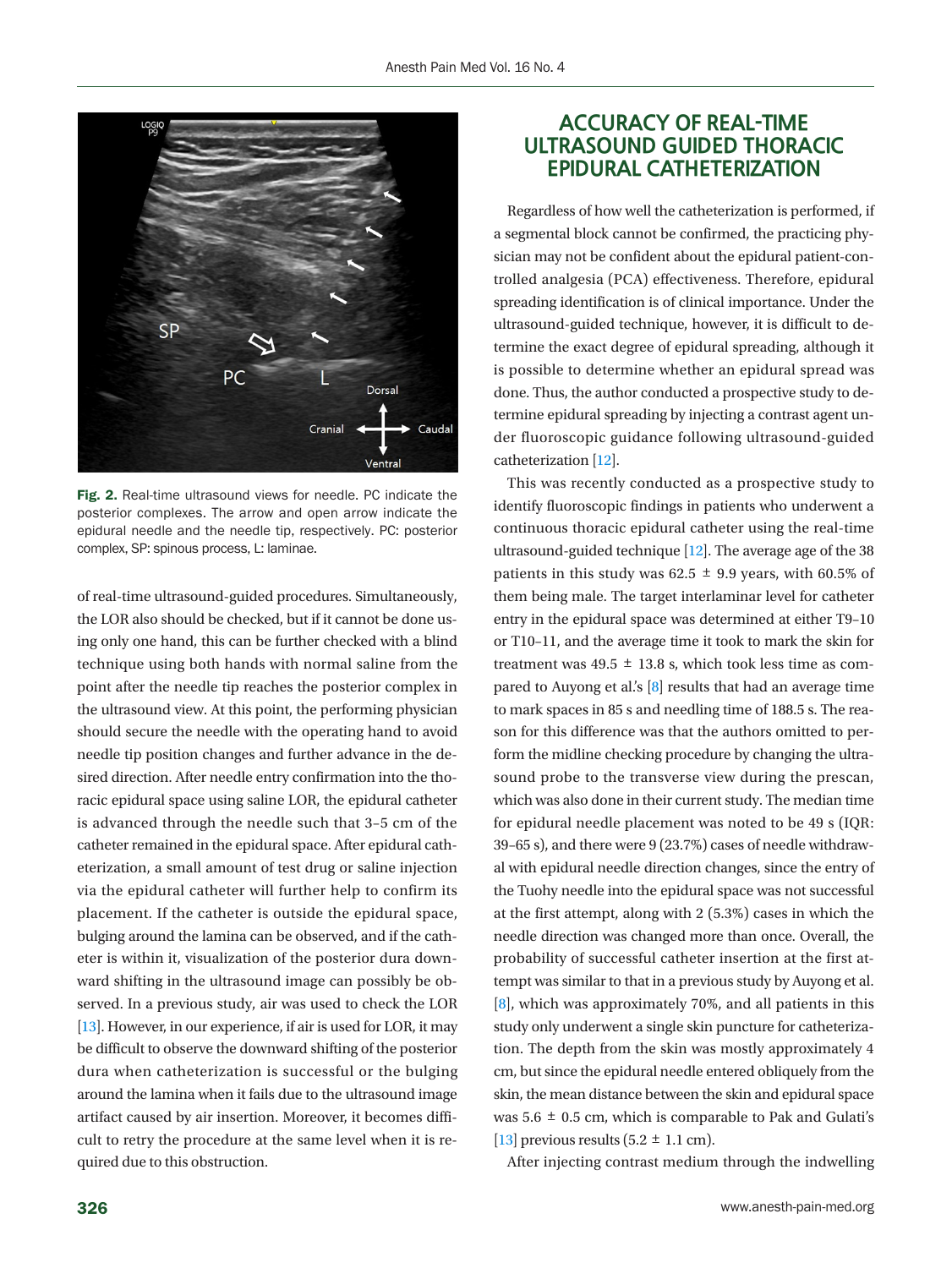epidural catheter, the epidural spread was identified using a fluoroscope. All catheter tips were successfully placed in the epidural space, mostly at the level between T9 and T10 ( $n =$ 32, 84.3%) and at the median epidural space ( $n = 26, 68.4\%$ ). After injecting the 4 ml mixture of contrast medium, the mean cranial dispersion was noted to be in  $5.4 \pm 1.6$  vertebral body levels mostly up to T4, with a mean caudal spread of 2.6  $\pm$  1.0 vertebral body levels. In the cephalad direction, 94.7% of patients had an injectate spread of more than the T6 level, and 58% presented with more than the T4 level. Meanwhile, in the caudal direction, 97.4% presented with a spread of more than the T11 level, and 28.9% of the patients went over the L1 level. These data provide further information on the epidural spread extent for adjustment of the hourly volume limit when an epidural PCA pump will be planned for postoperative analgesia.

#### **CONCLUSION**

In this review, we described the technical methods and tips of real-time ultrasound-guided thoracic epidural catheterization. It was found that ultrasound guidance during thoracic epidural catheterization reduced epidural needle placement time and the number of needle passes as compared to the landmark palpation technique [8]. Moreover, it gives more confidence to the practitioner as the needle tip position is visible throughout the procedure, making it possible to determine whether or not there was epidural spread [12]. Ultrasound guidance for epidural surgery has gained popularity and interest, especially for lumbar epidural needle placement and catheterization [\[23](#page-6-11)[–25\]](#page-6-12), and its application in thoracic epidural surgeries has also been receiving attention. However, studies describing its technical aspect, efficacy, and safety as compared to traditional techniques are still limited. Therefore, further studies to elucidate the advantages of ultrasound-guided thoracic epidural needles and catheter placement are essential in the future.

#### **CONFLICTS OF INTEREST**

No potential conflict of interest relevant to this article was reported.

#### **DATA AVAILABILITY STATEMENT**

Not applicable.

#### **AUTHOR CONTRIBUTIONS**

Conceptualization: Won Uk Koh. Data curation: Jong-Hyuk Lee, Doo-Hwan Kim, Won Uk Koh. Formal analysis: Jong-Hyuk Lee, Won Uk Koh. Methodology: Jong-Hyuk Lee, Doo-Hwan Kim, Won Uk Koh. Project administration: Jong-Hyuk Lee, Doo-Hwan Kim. Investigation: Jong-Hyuk Lee, Doo-Hwan Kim, Won Uk Koh. Resources: Won Uk Koh. Supervision: Won Uk Koh. Validation: Jong-Hyuk Lee, Doo-Hwan Kim, Won Uk Koh. Writing - original draft: Jong-Hyuk Lee, Doo-Hwan Kim, Won Uk Koh. Writing - review & editing: Jong-Hyuk Lee, Won Uk Koh.

#### **ORCID**

Jong-Hyuk Lee, [https://orcid.org/0000-0003-0952-390](http://orcid.org/0000-0003-0952-3900)0 Doo-Hwan Kim[, https://orcid.org/0000-0002-3875-085](http://orcid.org/0000-0002-3875-0857)7 Won Uk Koh, [https://orcid.org/0000-0003-4881-188](http://orcid.org/0000-0003-4881-1884)4

#### **REFERENCES**

- <span id="page-5-0"></span>1. [Block BM, Liu SS, Rowlingson AJ, Cowan AR, Cowan JA Jr, Wu](https://www.ncbi.nlm.nih.gov/pubmed/14612482) [CL. Efficacy of postoperative epidural analgesia: a meta-analy](https://www.ncbi.nlm.nih.gov/pubmed/14612482)[sis. JAMA 2003; 290: 2455-63.](https://www.ncbi.nlm.nih.gov/pubmed/14612482)
- <span id="page-5-1"></span>2. Radovanović [D, Radovanovi](https://doi.org/10.20471/acc.2017.56.02.07)ć Z, Škorić-Jokić S, Tatić M, Mandić A, Ivković[-Kapicl T](https://doi.org/10.20471/acc.2017.56.02.07). Thoracic epidural versus intravenous patient-controlled analgesia after open colorectal cancer surgery. Acta Clin Croat 2017; 56: 244-54.
- <span id="page-5-2"></span>3. [Aloia TA, Kim BJ, Segraves-Chun YS, Cata JP, Truty MJ, Shi Q, et](https://doi.org/10.1097/sla.0000000000002386) [al. A Randomized controlled trial of postoperative thoracic](https://doi.org/10.1097/sla.0000000000002386) [epidural analgesia versus intravenous patient-controlled anal](https://doi.org/10.1097/sla.0000000000002386)[gesia after major hepatopancreatobiliary surgery. Ann](https://doi.org/10.1097/sla.0000000000002386) Surg 2017; 266: 545-54.
- <span id="page-5-3"></span>4. Pöpping DM, Elia N, Marret E, Remy C, Tramèr MR. P[rotective](https://doi.org/10.1001/archsurg.143.10.990) [effects of epidural analgesia on pulmonary complications after](https://doi.org/10.1001/archsurg.143.10.990) [abdominal and thoracic surgery: a meta-analysis. Arch Surg](https://doi.org/10.1001/archsurg.143.10.990) [2008; 143: 990-9; discussion 1000.](https://doi.org/10.1001/archsurg.143.10.990)
- <span id="page-5-4"></span>5[. Schricker T, Lattermann R. Strategies to attenuate the catabolic](https://doi.org/10.1007/bf03022026) [response to surgery and improve perioperative outcomes. Can](https://doi.org/10.1007/bf03022026) [J Anaesth 2007; 54: 414-9](https://doi.org/10.1007/bf03022026).
- <span id="page-5-5"></span>6[. Carli F, Halliday D. Continuous epidural blockade arrests the](https://doi.org/10.1097/00000542-199705000-00005) [postoperative decrease in muscle protein fractional synthetic](https://doi.org/10.1097/00000542-199705000-00005)  [rate in surgical patients. Anesthesiology 1997; 86: 1033-40](https://doi.org/10.1097/00000542-199705000-00005).
- <span id="page-5-6"></span>7[. Hermanides J, Hollmann MW, Stevens MF, Lirk P. Failed epi](https://doi.org/10.1093/bja/aes214)[dural: causes and management. Br J Anaesth 2012; 109: 144-54.](https://doi.org/10.1093/bja/aes214)
- 8. [Auyong DB, Hostetter L, Yuan SC, Slee AE, Hanson NA. Evalu](https://www.ncbi.nlm.nih.gov/pubmed/28002229)[ation of ultrasound-assisted thoracic epidural placement in](https://www.ncbi.nlm.nih.gov/pubmed/28002229)

KSRA